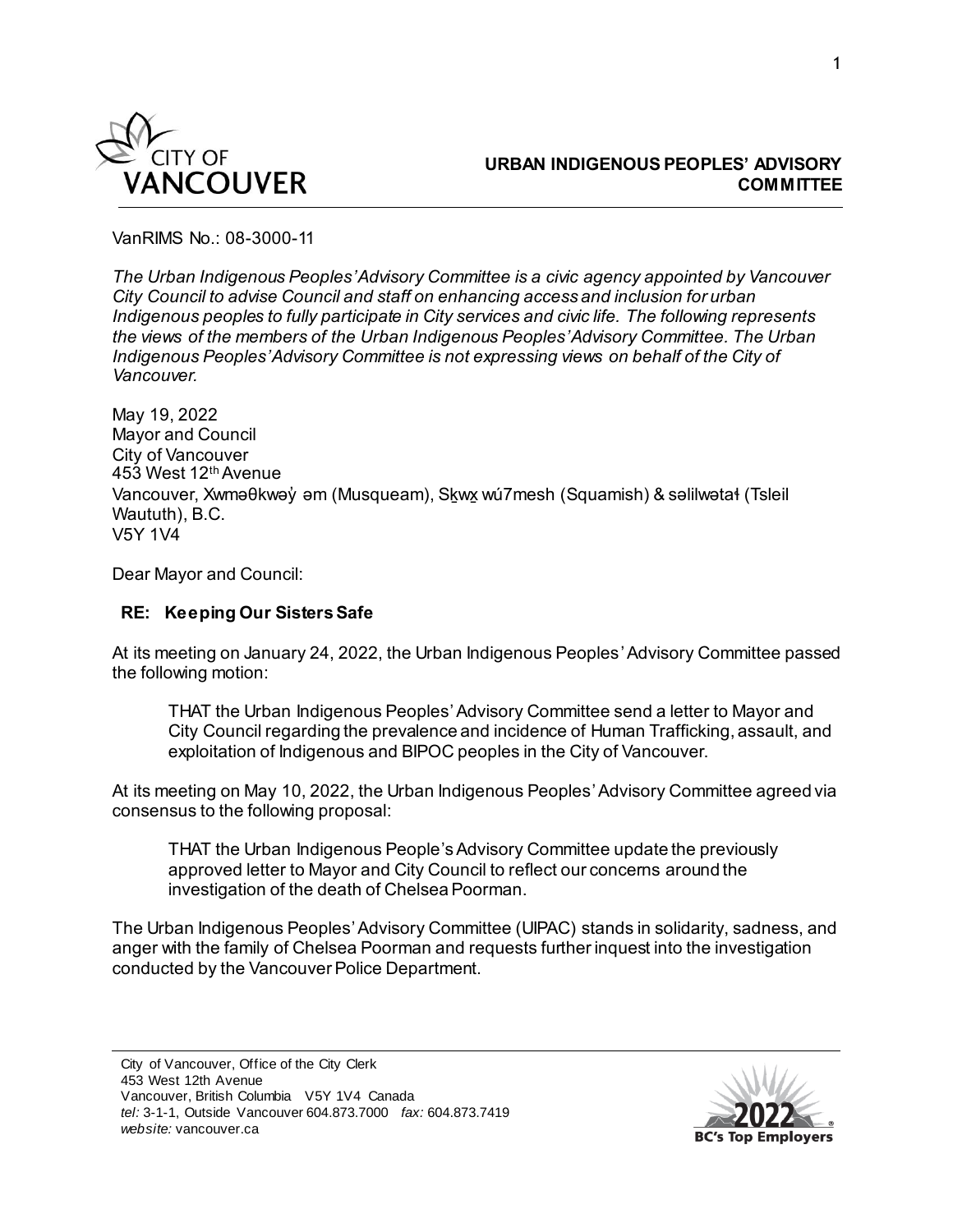The tragedy and trauma surrounding Chelsea's disappearance and subsequent investigative inconsistencies by the Vancouver Police Department are symptomatic of continuing injustice, violence, and systematic prejudice against Indigenous women, girls, and the 2SLGBTQQIA+ community in Vancouver and across Turtle Island.

In 2014, City Council declared Vancouver as a City of Reconciliation and released an accompanying City of Reconciliation framework. Since its inception, the UIPAC has provided a platform to bring together municipal government and urban Indigenous community members, who serve upon the Committee as unpaid volunteers, in the spirit of reconciliation.

As grieving members of the urban Indigenous community, we are calling on the City of Vancouver and the Vancouver Police Department to recognize their responsibilities as central authorities in Vancouver, the City of Reconciliation, for the safety of our sisters and our children.

The UIPAC submits the following **concerns** and **recommendations** to Mayor and Council for review, kindly **requesting response before the next UIPAC working session on June 6, 2022:**

**Concern:** There appear to be significant procedural inconsistencies in the handling of Chelsea Poorman's case by the Vancouver Police Department.

## **Recommendations**

- 1. UIPAC reiterates the request from the family of Chelsea Poorman for rigorous investigation by the VPD into her traumatic disappearance and unexplained death, which was deemed ['not suspicious'.](https://bc.ctvnews.ca/indigenous-leaders-outraged-over-vpd-s-investigation-of-chelsea-poorman-s-death-1.5902986)
- 2. UIPAC recommends the VPD issue an apology to the family of Chelsea Poorman
- 3. UIPAC is seeking clarity on the process of disclosing/withholding information from family and VPD communication protocol with families of suspected/missing/deceased persons
- 4. UIPAC recommends a review of current VPD policies and procedures that are discriminatory and culturally unsafe for survivors and family members, specifically in relation to [MMIWG2S](https://www.mmiwg-ffada.ca/)
- 5. UIPAC recommends the VPD and City of Vancouver work with the Committee and family of Chelsea Poorman in supporting a ceremony / feast in her honour
	- a. UIPAC recommends that the Mayor and Council attend the ceremony and release a statement to staff to raise awareness that Chelsea Poorman was missing and is now found and there is an ongoing investigation
	- b. UIPAC recommends the City of Vancouver provide space for the ceremony to be held
	- c. UIPAC recommends that the City Leadership Team take Red Dress Training to raise awareness and knowledge around MMIWG2S
	- d. UIPAC recommends funds be put aside for blankets to be purchased to be provided to the families

**Concern:** Serious concerns for the safety of Indigenous women, girls and 2SLGBTQQIA+ passengers while travelling in ride-shares, taxis, and public transit across Vancouver.

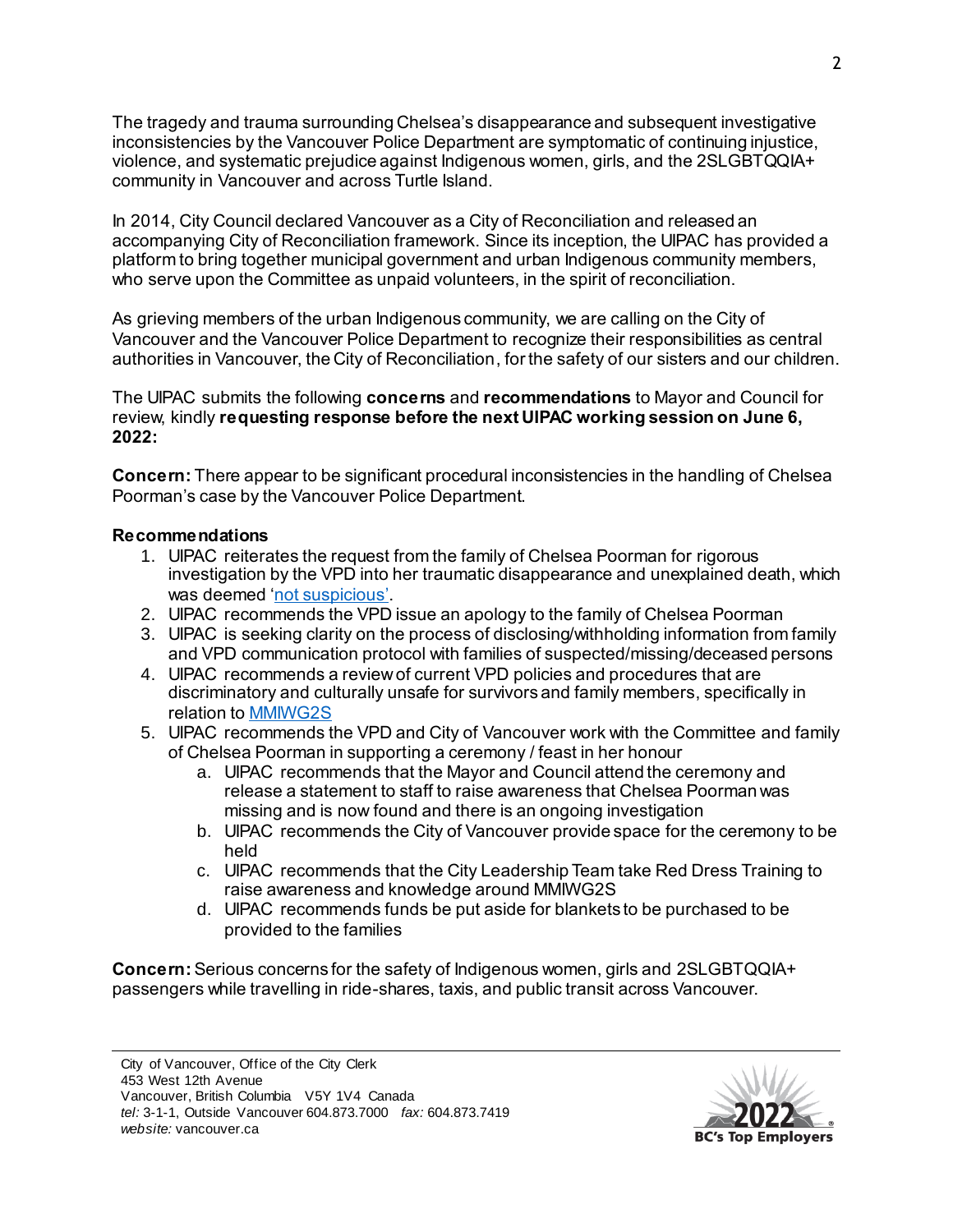- Several incidents involving youth one where VPD was made aware, yet were unable to do anything because no touching was involved, which has led to distrust in the community
- This issue is directly related to MMIWG2S and the [Calls for Justice](https://www.mmiwg-ffada.ca/wp-content/uploads/2019/06/Calls_for_Justice.pdf) and Red Women [Rising recommendations](https://dewc.ca/wp-content/uploads/2019/03/MMIW-Report-Final-March-10-WEB.pdf)
- These incidents are disproportionately affecting Indigenous youth and 2SLGBTQQIA+
- This is also an issue related to human trafficking and the exchange of goods and services for sex, where young people are being taken advantage of
- Are there policies or safety precautions in place for transporting minors under the influence?

## **Recommendations**

- 1. UIPAC recommends the development of Public Safety Plan designations in public buildings for youth fleeing danger (libraries, recreation centres, health care centres, other buildings run by the City)
- 2. UIPAC recommends creating policy for increasing the safety of (BIPOC) youth travelling in ride-share, taxi, and public transportation (VPD, Streets and Transportation, Passenger Transportation Board, Translink, Taxi Licensing Program)
- 3. UIPAC recommends the creation of a campaign and partnership towards increasing public safety for (BIPOC) youth, specifically in relation to MMIWG2S, and human trafficking
- 4. UIPAC recommends strengthening collaboration and communication between the City of Vancouver, VPD, and the Committee; creating solutions and a safer city for Indigenous peoples, specifically women and youth.

Lastly, on May 12, 2022, a member of the UIPAC submitted a formal complaint against two VPD officers for aggressive and unprofessional behaviour, an incident which left the Committee member traumatized.

In honour of Chelsea Poorman and in light of recent events, the Urban Indigenous Peoples Advisory Committee will be conducting a collaborative review and assessment with the City of Vancouver's MMIWG2S Planner and Social Policy Team of the Vancouver Police Department's identified responsibilities outlined in the Calls to Justice, specifically, a

*"Review of all [VPD] policies, practices, and procedures to ensure service delivery that is culturally appropriate and reflects no bias or racism toward Indigenous Peoples, including victims and survivors of violence."* 

This review and assessment will remain a standing agenda item and priority for the UIPAC.

*Following proper procedure, UIPAC suspended Procedure By-lawrule of order 15.13 for the duration of the May 10, 2022 meeting, thereby initiating consensus-based alternative procedures that allow for the adoption of the aforementioned recommendations to Mayor and Council.*